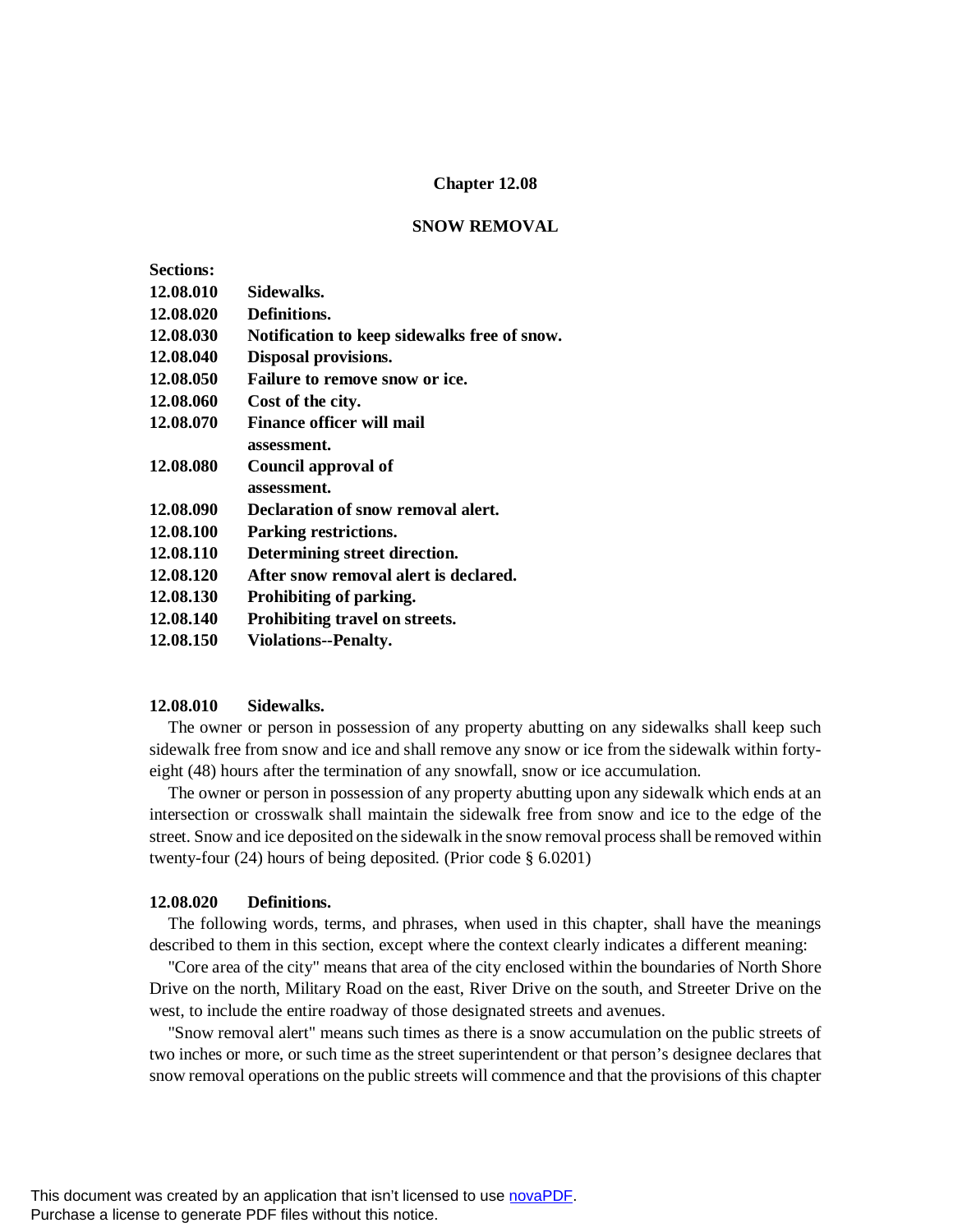in regard to parking on public street during snow removal operations are effective and will be enforced.

"Street" means the entire width of any public roadway within the city and it shall not be limited to those roadways designated as a "Street" but includes "Avenues" and all other names by which public roadways are designated. (Prior code § 6.0209)

### **12.08.030 Notification to keep sidewalks free of snow.**

The city shall notify all owners or persons in possession of property abutting on the sidewalks to keep such sidewalks free from snow and ice and to remove the same within forty-eight (48) hours after every snowfall or accumulation of snow or ice. The notice need not be given personally, but may be given generally through the official newspaper annually. The notice shall provide that each owner or person in possession is required to keep the sidewalk in front of the premises free and clear from snow and ice. It shall further provide that if the owner or person in possession fails to remove the snow or ice within seventy-two (72) hours of the falling or accumulation hereof, that the city may cause such snow or ice to be removed and charge the cost to the abutting property. (Prior code § 6.0202)

### **12.08.040 Disposal provisions.**

The property owner, person in possession, or person removing snow or ice from any sidewalk, public or private driveway, parking lot or parking area shall dispose of the accumulated snow or ice upon such property as follows:

A. Snow and ice shall not be deposited on any sidewalk or in any park.

B. Snow and ice shall not be deposited so as to obstruct or interfere with the passage or vision of vehicular or pedestrian traffic.

C. No snow may be blown, pushed, or otherwise placed on any street at any time (both before and after the street has been plowed).

D. No person may pile, place, leave or keep snow or ice on any property which may obstruct the free use thereof or obstruct the view of operators of motor vehicles approaching within fifty (50) feet of any street intersection. (Prior code § 6.0203)

### **12.08.050 Failure to remove snow or ice.**

If the owner or person in possession of property fails to remove the snow or ice from the sidewalks within the time specified, the city may have the snow or ice removed and charge the costs thereof against the abutting property each time the snow or ice is removed. (Prior code § 6.0204)

### **12.08.060 Cost of the city.**

The cost to the city for the removal of snow and ice each year shall be certified to the city finance officer on or before the first day of June of each year.

The finance officer shall prepare an estimate of the assessment against each lot for the removal of snow and ice for the preceding season including the expense of levying the special assessment against each lot. These estimates shall be submitted to the city council.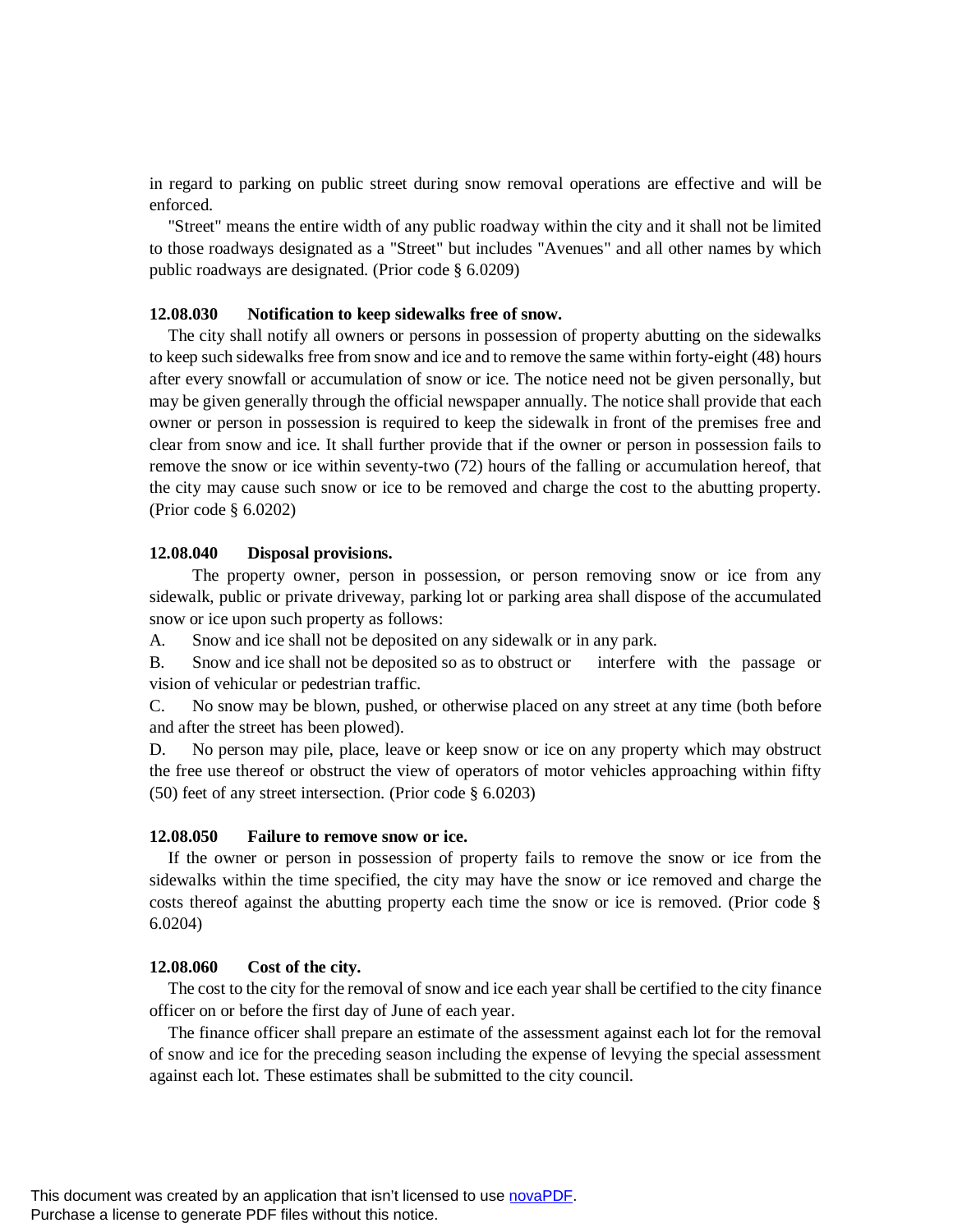Upon filing of the assessment roll with the finance officer, the governing body shall fix a time and place of hearing upon the same, not less than twenty (20) days from the date of filing. The finance officer shall then publish a notice of the time and place of hearing in the official newspaper at least one week prior to the date set for the hearing. The notice shall describe the reason why the special assessment is levied, the date of the filing of the assessment owed, the time and place of the hearing thereon, and that the roll will be open for public inspection at the office of the finance officer, and shall refer to the special assessment roll for further particulars. (Prior code § 6.0205)

# **12.08.070 Finance officer will mail assessment.**

The finance officer shall also mail a copy of the notice, by first class mail, to the owner or owners of any property to be assessed for the snow and ice removal, at the address as shown on the records of the assessor. The mailing shall be at least one week prior to the date set for the hearing. The owner or person in possession may appear at the hearing to protest such assessment and to give reasons why such assessment should not be levied. (Prior code § 6.0206)

# **12.08.080 Council approval of assessment.**

Pursuant to the hearing, the council shall approve and file such assessment roll with the finance officer. After approval and filing with the finance officer, the assessment roll shall be a special lien against the property described and shall be collected in a like manner as for special assessments for public improvements as provided by SDCL 9-43. (Prior code § 6.0207)

## **12.08.090 Declaration of snow removal alert.**

When the street superintendent or that person's designee, determines that snow removal from the public streets will commence, said person will announce through local news media and whatever other sources are available that there has been declared a snow removal alert and that the provisions of this chapter will be effective and be in force, designating a particular date and time when such alert shall commence. The determination to declare a snow removal alert shall be based on the then existing weather conditions, and the amount of snow then on the ground or expected according to forecasts from the National Weather Service. (Prior code § 6.0210)

# **12.08.100 Parking restrictions.**

During a snow removal alert within the core area of the city, as that term is defined by Section 12.08.020, during the hours of eight a.m. to five p.m., no person shall park or allow to remain parked any vehicle on any public street which runs north and south, and during the hours of eight p.m. to five a.m., no person shall park or allow to remain parked any vehicle on any public street which runs east and west.

Parking on any public street outside the core area of the city is completely prohibited, on both sides and regardless of the directional run of that street, during the existence of a snow removal alert. Nothing in this chapter authorizes parking a vehicle where otherwise prohibited or restricted, by signs or otherwise, to include snow emergency route signs. (Prior code § 6.0211)